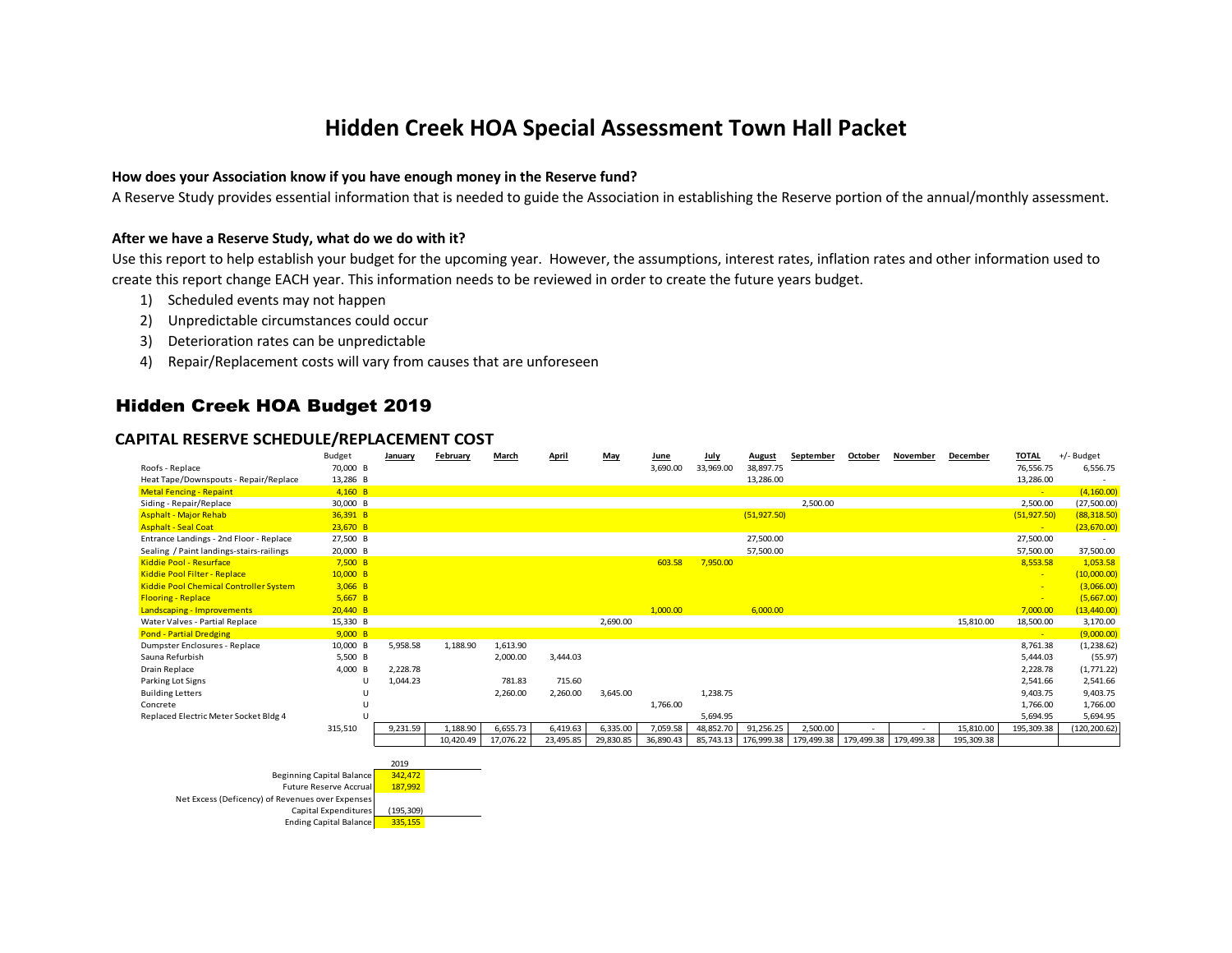|                                                           | Actual                   | Actual     | Forecasted               | Forecasted               | Forecasted               | Forecasted | Forecasted | Forecasted               | Forecasted               | Forecasted               | Forecasted |
|-----------------------------------------------------------|--------------------------|------------|--------------------------|--------------------------|--------------------------|------------|------------|--------------------------|--------------------------|--------------------------|------------|
|                                                           | 2018                     | 2019       | 2020                     | 2021                     | 2022                     | 2023       | 2024       | 2025                     | 2026                     | 2027                     | 2028       |
| Anticipated Beginning Capital Balance                     | 302,892                  | 342,472    | 328,155                  | 196,699                  | 68,377                   | 51,493     | 22,469     | 94,235                   | 178,006                  | 287,448                  | 378,740    |
| Actual / Budgeted Reserve Placement                       | 123,523                  | 187,992    | 187,992                  | 187,992                  | 187,992                  | 187,992    | 187,992    | 187,992                  | 187,992                  | 187,992                  | 187,992    |
| Special Assessment                                        | $\overline{\phantom{a}}$ | ۰.         | $\overline{\phantom{a}}$ | $\overline{\phantom{a}}$ | $\overline{\phantom{a}}$ |            | $\sim$     | $\overline{\phantom{a}}$ | $\overline{\phantom{a}}$ | $\overline{\phantom{a}}$ |            |
| Anticipated Excess (Deficiency) of Revenues over Expenses | 87,299                   |            |                          |                          |                          |            |            |                          |                          |                          |            |
| Budgeted Capital Expenses (from above)                    | (171, 242)               | (195, 309) | (319, 448)               | (316, 314)               | (204, 876)               | (217, 016) | (116, 226) | (104, 221)               | (78, 550)                | (96, 700)                | (377, 136) |
| <b>Anticipated Ending Cash Capital Balance</b>            | 342,472                  | 335,155    | 196,699                  | 68,377                   | 51,493                   | 22.469     | 94,235     | 178,006                  | 287,448                  | 378.740                  | 189,596    |
|                                                           |                          |            |                          |                          |                          |            |            |                          |                          |                          |            |
| <b>Fully Funded Reserve</b>                               | 1.103.551                | 750.242    | 879,061                  | 1.001.526                | 785.553                  | 861.125    | 971.723    | 1.096.128                | 1.261.402                | 1,418,643                | 1,566,041  |
| Percent Funded                                            | 31.0%                    | 44.7%      | 22.4%                    | 6.8%                     | 6.6%                     | 2.6%       | 9.7%       | 16.2%                    | 22.8%                    | 26.7%                    | 12.1%      |

#### **Measures of reserve fund financial strength are as follows:**

**0% - 30% Funded** is considered a "weak" financial position. Associations that fall into this category are more likely to have special assessments and deferred maintenance. Action should be taken to improve the financial strength of the reserve fund.

**31% - 69% Funded** is considered a "fair" financial position. Associations that fall into this category are less likely to experience special assessments and deferred maintenance than being in a weak financial position. Action should be taken to improve the financial strength of the reserve fund.

**70% - 99% Funded** is considered a "strong" financial position. Associations that fall into this category are less likely to experience special assessments and deferred maintenance than being in a fair financial position. Action should be taken to improve the financial strength of the reserve fund.

**100% Funded** is considered an "ideal" financial position. Action should be taken to maintain the financial strength of the reserve fund.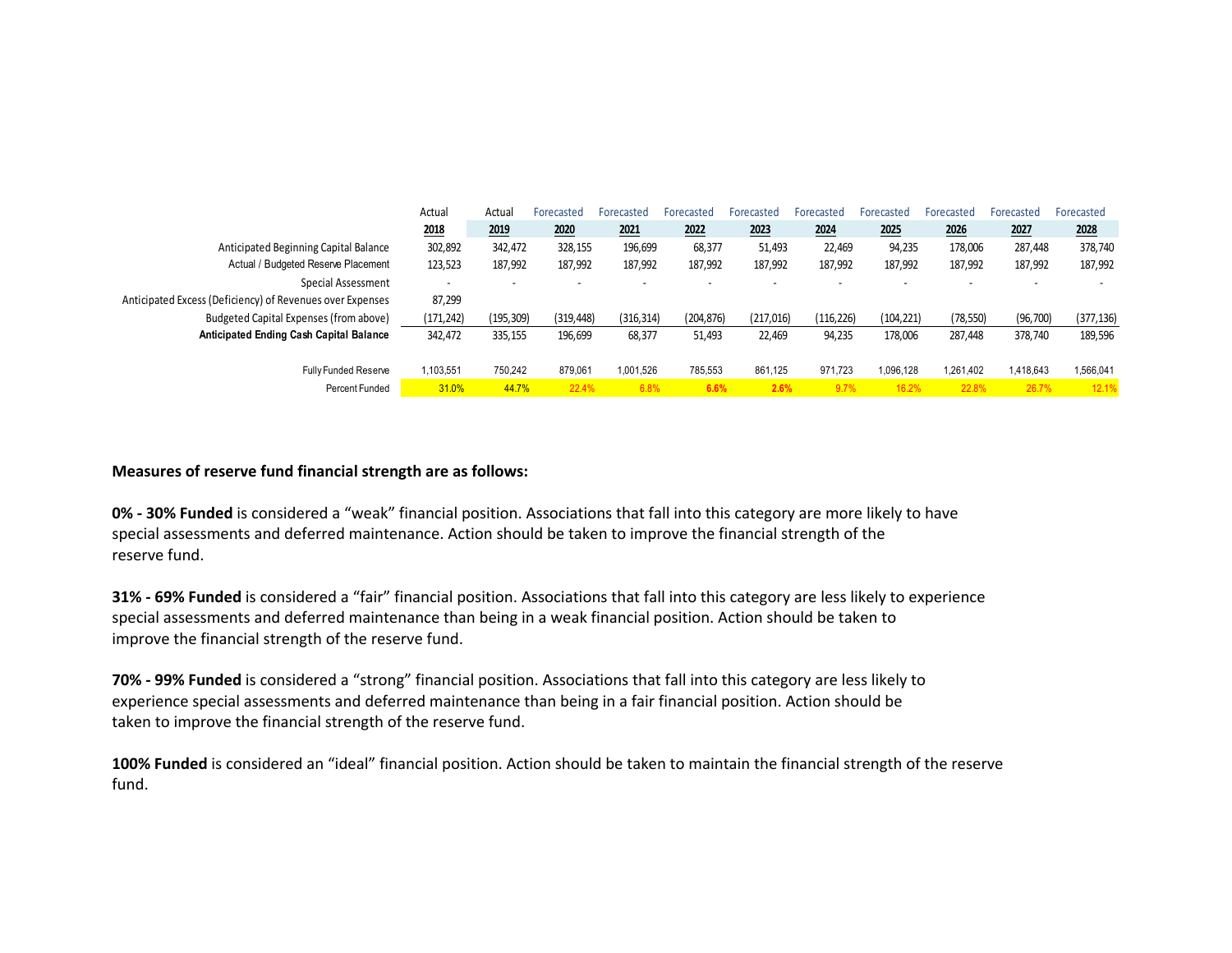### **Scenario 1**– \$1M Special Assessment

|                                         | 2019      | 2020       | 2021       | 2022       | 2023      | 2024                     | 2025       | 2026      | 2027                     | 2028       |
|-----------------------------------------|-----------|------------|------------|------------|-----------|--------------------------|------------|-----------|--------------------------|------------|
| Anticipated Beginning Capital Balance   | 342.472   | 335,156    | 413,212    | 530,675    | 305,624   | 355,147                  | 472,562    | 536,285   | 680,300                  | 708,942    |
| Actual / Budgeted Reserve Placement     | 187,992   | 190,812    | 193,674    | 196,579    | 199,528   | 202.521                  | 205,559    | 208,642   | 211,772                  | 214,948    |
| Special Assessment                      |           | 500,000    | 500,000    |            |           | $\overline{\phantom{a}}$ |            |           | $\overline{\phantom{0}}$ |            |
| Budgeted Capital Expenses (from above)  | (195,308) | (612, 756) | (576, 211) | (421, 630) | (150,005) | (85, 105)                | (141, 836) | (64, 627) | (183,130)                | (205, 622) |
| Anticipated Ending Cash Capital Balance | 335.156   | 413,212    | 530,675    | 305.624    | 355,147   | 472.562                  | 536,285    | 680,300   | 708,942                  | 718,268    |
| <b>Fully Funded Reserve</b>             | 750.242   | 879.061    | 1.001.526  | 785.553    | 861.125   | 971.723                  | 1.096.128  | 1,261,402 | 1,418,643                | 1,566,041  |
| Percent Funded                          | 44.7%     | 47.0%      | 53.0%      | 38.9%      | 41.2%     | 48.6%                    | 48.9%      | 53.9%     | 50.0%                    | 45.9%      |

# **Hidden Creek Analysis**

|                                       |      |     | <b>Proposed Special Assessment</b> |    |       | <b>OR</b> | Monthly Dues Increase for 2 Yrs. |                           |    |                 |    |                      |
|---------------------------------------|------|-----|------------------------------------|----|-------|-----------|----------------------------------|---------------------------|----|-----------------|----|----------------------|
| <b>Break Out By % of Common Areas</b> |      |     | 2020                               |    | 2021  |           |                                  | <b>Current total dues</b> |    | <b>Increase</b> |    | <b>Monthly Total</b> |
|                                       |      |     |                                    |    |       |           |                                  |                           |    |                 |    |                      |
| Georgetown                            | 0.43 | Ś   | 2,150                              | S  | 2,150 |           | Ś                                | 319                       |    | 179             | \$ | 498                  |
| Georgetown                            | 0.44 | S   | 2,200                              | S  | 2,200 |           | \$                               | 324                       | S  | 183             | \$ | 508                  |
| Georgetown                            | 0.54 | S   | 2,700                              | S  | 2,700 |           | \$                               | 383                       | S  | 225             | \$ | 608                  |
| Georgetown                            | 0.91 | S   | 4,550                              | S  | 4,550 |           | \$                               | 599                       | S  | 379             | \$ | 979                  |
| Georgetown                            | 1.8  | \$, | 9,000                              | \$ | 9,000 |           | \$                               | 1,120                     | S. | 750             | \$ | 1,870                |
| Townhome                              | 0.65 | Ś   | 3,250                              | Ś  | 3,250 |           | \$                               | 447                       | \$ | 271             | \$ | 718                  |
| Townhome                              | 0.96 | S   | 4,800                              | Ś  | 4,800 |           | \$                               | 629                       | Ś. | 400             | \$ | 1,029                |
| Townhome                              | 1.03 | \$  | 5,150                              |    | 5,150 |           | Ś                                | 670                       | S  | 429             | \$ | 1,099                |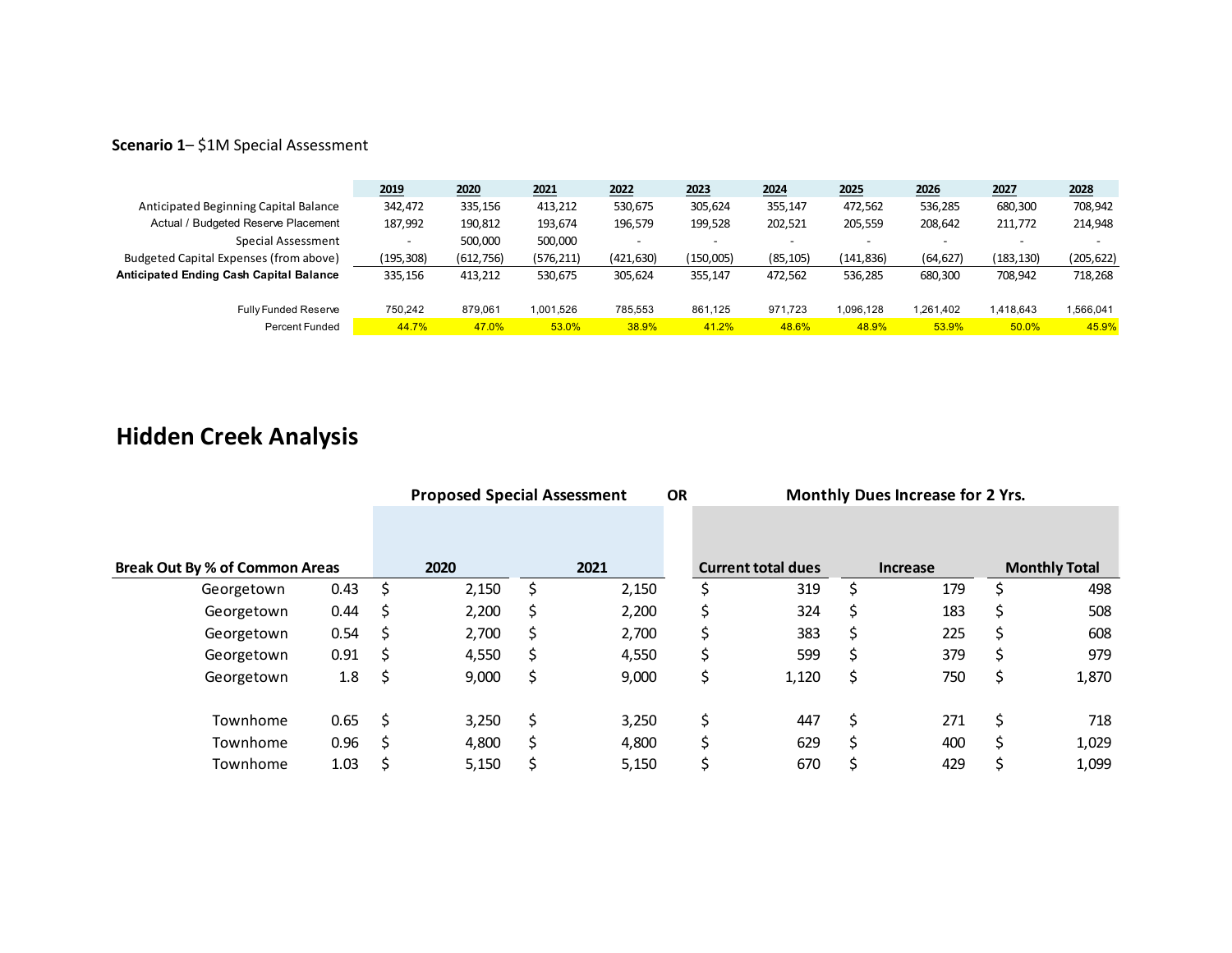### **Scenario 2**– \$1.3M Special Assessment

|                                                | 2019       | 2020       | 2021       | 2022       | 2023                     | 2024      | 2025                     | 2026      | 2027                     | 2028       |
|------------------------------------------------|------------|------------|------------|------------|--------------------------|-----------|--------------------------|-----------|--------------------------|------------|
| Anticipated Beginning Capital Balance          | 342.472    | 335,156    | 563,212    | 683,863    | 458,812                  | 508,335   | 625,750                  | 689,473   | 833,488                  | 862,130    |
| Actual / Budgeted Reserve Placement            | 187,992    | 190,812    | 193,674    | 196,579    | 199,528                  | 202,521   | 205,559                  | 208,642   | 211,772                  | 214,948    |
| Special Assessment                             |            | 650,000    | 650,000    |            | $\overline{\phantom{0}}$ | -         | $\overline{\phantom{0}}$ |           | $\overline{\phantom{0}}$ |            |
| Budgeted Capital Expenses (from above)         | (195, 308) | (612, 756) | (723, 023) | (421, 630) | (150,005)                | (85, 105) | (141, 836)               | (64, 627) | (183,130)                | (205, 622) |
| <b>Anticipated Ending Cash Capital Balance</b> | 335.156    | 563.212    | 683,863    | 458.812    | 508,335                  | 625.750   | 689.473                  | 833.488   | 862.130                  | 871,456    |
| <b>Fully Funded Reserve</b>                    | 750.242    | 879.061    | 1,001,526  | 785.553    | 861.125                  | 971.723   | 1.096.128                | 1,261,402 | 1,418,643                | 1,566,041  |
| <b>Percent Funded</b>                          | 44.7%      | 64.1%      | 68.3%      | 58.4%      | 59.0%                    | 64.4%     | 62.9%                    | 66.1%     | 60.8%                    | 55.6%      |

# **Hidden Creek Analysis**

|                                       |      |     | <b>Proposed Special Assessment</b> |    |        |  |    | Monthly Dues Increase for 2 Yrs.<br><b>OR</b> |    |                 |    |                      |  |
|---------------------------------------|------|-----|------------------------------------|----|--------|--|----|-----------------------------------------------|----|-----------------|----|----------------------|--|
|                                       |      |     |                                    |    |        |  |    |                                               |    |                 |    |                      |  |
| <b>Break Out By % of Common Areas</b> |      |     | 2020                               |    | 2021   |  |    | <b>Current total dues</b>                     |    | <b>Increase</b> |    | <b>Monthly Total</b> |  |
| Georgetown                            | 0.43 | \$  | 2,795                              | Ś  | 2,795  |  | \$ | 319                                           | Ś  | 233             | Ś  | 551                  |  |
| Georgetown                            | 0.44 | \$  | 2,860                              | Ś  | 2,860  |  | \$ | 324                                           |    | 238             | \$ | 563                  |  |
| Georgetown                            | 0.54 | \$, | 3,510                              | S  | 3,510  |  | \$ | 383                                           | S  | 293             | \$ | 675                  |  |
| Georgetown                            | 0.91 | \$  | 5,915                              | S  | 5,915  |  | S  | 599                                           | S  | 493             | \$ | 1,092                |  |
| Georgetown                            | 1.8  | \$. | 11,700                             | \$ | 11,700 |  | \$ | 1,120                                         | \$ | 975             | \$ | 2,095                |  |
| Townhome                              | 0.65 | \$  | 4,225                              | Ś  | 4,225  |  | \$ | 447                                           | Ś  | 352             | \$ | 799                  |  |
| Townhome                              | 0.96 | S   | 6,240                              | S  | 6,240  |  | Ś  | 629                                           | S  | 520             | Ś  | 1,149                |  |
| Townhome                              | 1.03 | Ś   | 6,695                              |    | 6,695  |  | Ś  | 670                                           | S  | 558             | Ś  | 1,228                |  |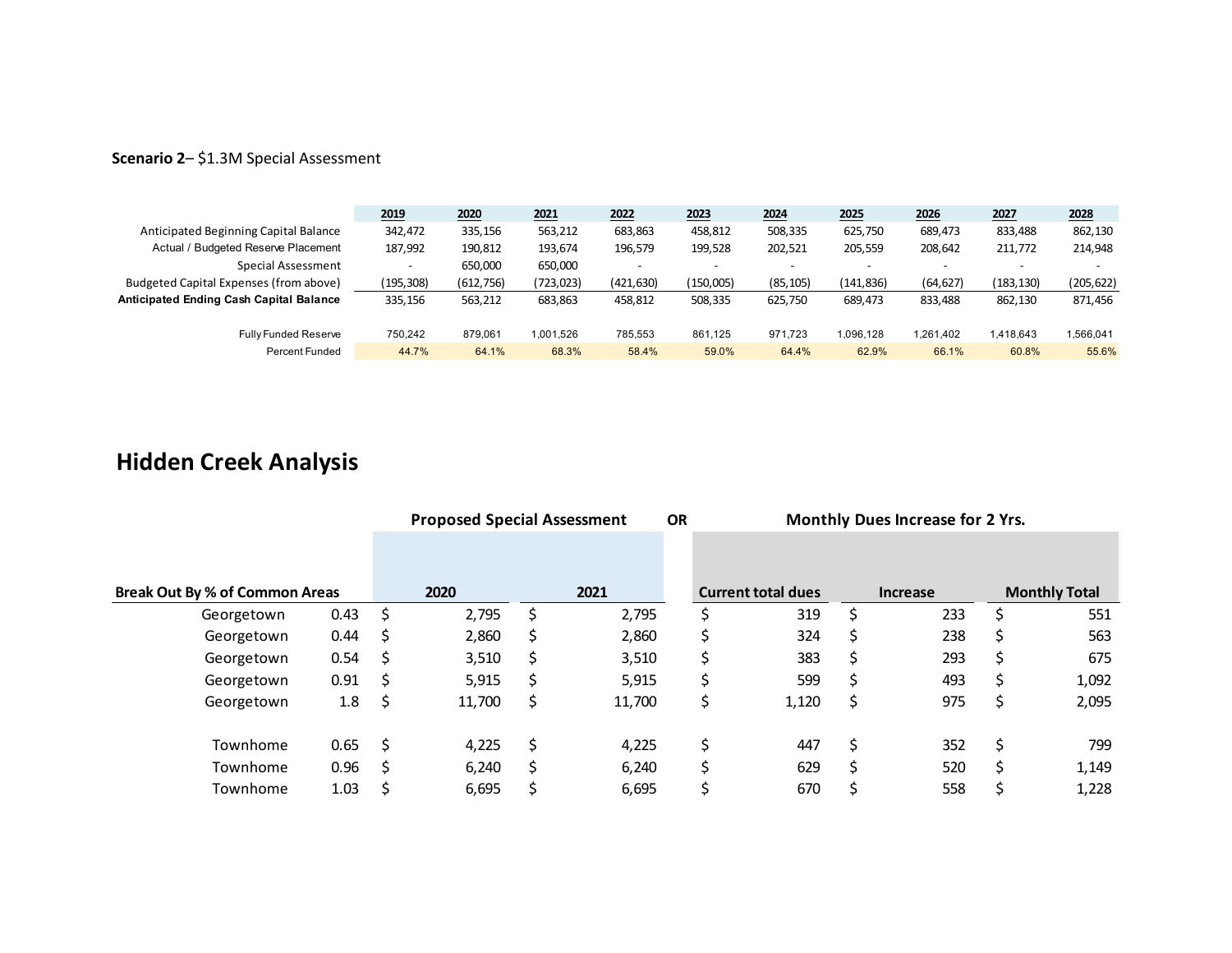Significant Capital Projects

- Roofs and Rain Gutters/Downspouts
- Repair/Repaint Siding & Doors
- Door Replacement
- Asphalt
- Garage Doors
- Lighting Poles and fixtures
- Other Landscaping (retaining walls, tree removal, mulch/rocks around units and path between GT & TH, xeriscape design & sprinkler sensors)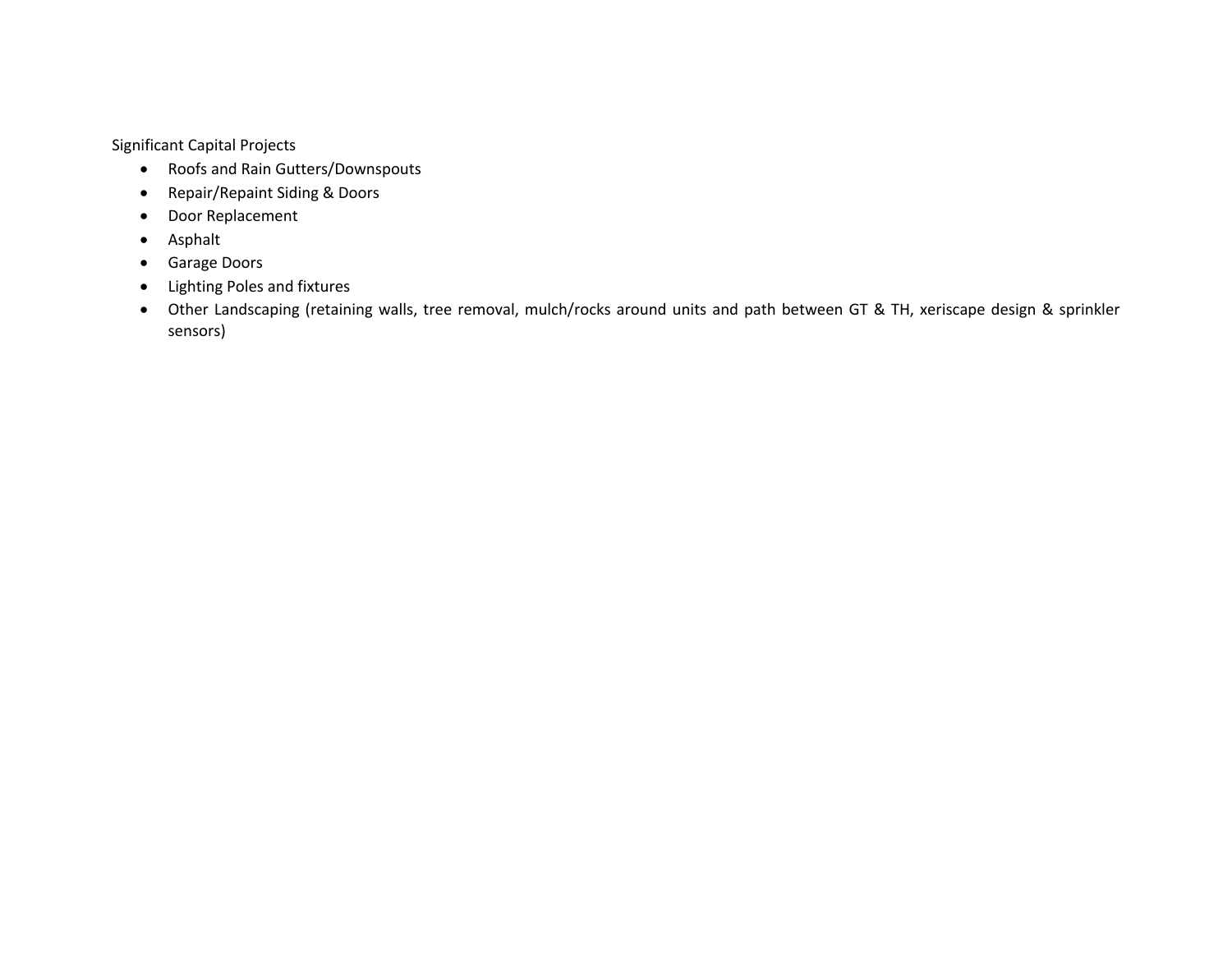|            | <b>Undivided</b>                   | Proposed                 |                |                  | Proposed      |                | <b>Undivided</b>  | Proposed                 |                |                         | Proposed |
|------------|------------------------------------|--------------------------|----------------|------------------|---------------|----------------|-------------------|--------------------------|----------------|-------------------------|----------|
|            | Ownership                          |                          | $$1.3M$ (half) |                  | \$1.0M (half) |                | Ownership         |                          | $$1.3M$ (half) | \$1.0M (half)           |          |
| Unit       | <b>Interest</b>                    |                          | Assessment     |                  | Assessment    | Unit           | <b>Interest</b>   | <b>Assessment</b>        |                | Assessment              |          |
|            | <b>Proposed Special Assessment</b> |                          |                |                  |               |                | <b>GEORGETOWN</b> |                          |                |                         |          |
| <b>8A1</b> | 0.43%                              | \$                       | 2,795          | \$               | 2,143         | 1A             | 0.91%             | $\zeta$                  | 5,915          | \$                      | 4,536    |
| 9A1        | 0.43%                              | \$                       | 2,795          | \$               | 2,143         | 1B             | 0.91%             | $\overline{\varsigma}$   | 5,915          | $\overline{\xi}$        | 4,536    |
| 9B1        | 0.43%                              | \$                       | 2,795          | \$               | 2,143         | 1 <sup>C</sup> | 0.91%             | $\zeta$                  | 5,915          | \$                      | 4,536    |
| 10B1       | 0.43%                              | \$                       | 2,795          | \$               | 2,143         | 1D             | 0.91%             | \$                       | 5,915          | \$                      | 4,536    |
| 12A1       | 0.43%                              | $\overline{\varsigma}$   | 2,795          | \$               | 2,143         | 2A             | 0.91%             | $\overline{\mathcal{S}}$ | 5,915          | \$                      | 4,536    |
| 12B1       | 0.43%                              | \$                       | 2,795          | \$               | 2,143         | 2B             | 0.91%             | $\zeta$                  | 5,915          | $\overline{\xi}$        | 4,536    |
| 13A1       | 0.43%                              | \$                       | 2,795          | \$               | 2,143         | 3A             | 0.91%             | \$                       | 5,915          | \$                      | 4,536    |
| 13B1       | 0.43%                              | $\overline{\varsigma}$   | 2,795          | \$               | 2,143         | 3B             | 0.91%             | $\overline{\mathcal{S}}$ | 5,915          | \$                      | 4,536    |
| 14A1       | 0.43%                              | \$                       | 2,795          | \$               | 2,143         | 3C             | 0.91%             | $\zeta$                  | 5,915          | \$                      | 4,536    |
| 14B1       | 0.43%                              | \$                       | 2,795          | \$               | 2,143         | 3D             | 0.91%             | \$                       | 5,915          | \$                      | 4,536    |
| 14C1       | 0.43%                              | $\overline{\xi}$         | 2,795          | \$               | 2,143         | 4A             | 0.91%             | $\overline{\mathcal{S}}$ | 5,915          | \$                      | 4,536    |
| 14D1       | 0.43%                              | \$                       | 2,795          | \$               | 2,143         | 4B             | 0.91%             | $\zeta$                  | 5,915          | $\overline{\xi}$        | 4,536    |
| 15A1       | 0.43%                              | \$                       | 2,795          | \$               | 2,143         | 4C             | 0.91%             | \$                       | 5,915          | \$                      | 4,536    |
| 15B1       | 0.43%                              | $\overline{\xi}$         | 2,795          | \$               | 2,143         | 4D             | 0.91%             | $\overline{\mathcal{S}}$ | 5,915          | \$                      | 4,536    |
| 16A1       | 0.43%                              | \$                       | 2,795          | \$               | 2,143         | 6A             | 0.91%             | $\zeta$                  | 5,915          | \$                      | 4,536    |
| 16B1       | 0.43%                              | \$                       | 2,795          | \$               | 2,143         | 6B             | 0.91%             | \$                       | 5,915          | \$                      | 4,536    |
| 17A1       | 0.43%                              | $\overline{\xi}$         | 2,795          | \$               | 2,143         | 6C             | 0.91%             | $\overline{\mathcal{S}}$ | 5,915          | \$                      | 4,536    |
| 17B1       | 0.43%                              | \$                       | 2,795          | $\overline{\xi}$ | 2,143         | 6 <sub>D</sub> | 0.91%             | $\zeta$                  | 5,915          | $\overline{\xi}$        | 4,536    |
| 17C1       | 0.43%                              | \$                       | 2,795          | \$               | 2,143         | 7A             | 0.91%             | \$                       | 5,915          | \$                      | 4,536    |
| 17D1       | 0.43%                              | $\overline{\xi}$         | 2,795          | \$               | 2,143         | 7B             | 0.91%             | $\overline{\mathcal{S}}$ | 5,915          | \$                      | 4,536    |
| <b>8A2</b> | 0.44%                              | \$                       | 2,860          | \$               | 2,194         | 8B             | 0.91%             | $\zeta$                  | 5,915          | \$                      | 4,536    |
| 9A2        | 0.44%                              | \$                       | 2,860          | \$               | 2,194         | 10A            | 0.91%             | \$                       | 5,915          | \$                      | 4,536    |
| <b>9B2</b> | 0.44%                              | $\overline{\varsigma}$   | 2,860          | \$               | 2,194         | 11A            | 0.91%             | $\overline{\mathcal{S}}$ | 5,915          | \$                      | 4,536    |
| 10B2       | 0.44%                              | \$                       | 2,860          | \$               | 2,194         | 11B            | 0.91%             | $\zeta$                  | 5,915          | \$                      | 4,536    |
| 12A2       | 0.44%                              | \$                       | 2,860          | \$               | 2,194         | <b>110</b>     | 0.91%             | \$                       | 5,915          | \$                      | 4,536    |
| 12B2       | 0.44%                              | $\overline{\varsigma}$   | 2,860          | \$               | 2,194         | 11D            | 0.91%             | $\overline{\mathcal{S}}$ | 5,915          | \$                      | 4,536    |
| 13A2       | 0.44%                              | $\zeta$                  | 2,860          | $\overline{\xi}$ | 2,194 18A     |                | $0.91\%$ \$       |                          | 5,915          | $\overline{\mathsf{S}}$ | 4,536    |
| 13B2       | 0.44%                              | $\ddot{\varsigma}$       | 2,860          | \$               | 2,194         | 18B            | $0.91\%$ \$       |                          | 5,915          | \$                      | 4,536    |
| 15A2       | 0.44%                              | \$                       | 2,860          | \$               | 2,194         | 19A            | $0.91\%$ \$       |                          | 5,915          | $\overline{\xi}$        | 4,536    |
| 15B2       | 0.44%                              | \$                       | 2,860          | \$               | 2,194         | 20A            | 0.91%             | $\sqrt{5}$               | 5,915          | \$                      | 4,536    |
| 16A2       | 0.44%                              | \$                       | 2,860          | $\zeta$          | 2,194         | 20B            | 0.91%             | $\ddot{\circ}$           | 5,915          | \$                      | 4,536    |
| 16B2       | 0.44%                              | $\overline{\varsigma}$   | 2,860          | \$               | 2,194         | 21A            | 0.91%             | $\overline{\mathbf{v}}$  | 5,915          | $\overline{\xi}$        | 4,536    |
| 14A2       | 0.54%                              | \$                       | 3,510          | \$               | 2,692         | 21B            | 0.91%             | $\ddot{\varsigma}$       | 5,915          | \$                      | 4,536    |
| 14B2       | 0.54%                              | \$                       | 3,510          | $\zeta$          | 2,692         | 21C            | 0.91%             | $\ddot{\circ}$           | 5,915          | $\overline{\xi}$        | 4,536    |
| 14C2       | 0.54%                              | $\overline{\mathcal{S}}$ | 3,510          | \$               | 2,692         | 21D            | 0.91%             | $\overline{\mathbf{v}}$  | 5,915          | \$                      | 4,536    |
| 14D2       | 0.54%                              | \$                       | 3,510          | \$               | 2,692         | 22A            | 0.91%             | $\zeta$                  | 5,915          | $\overline{\xi}$        | 4,536    |
| 17A2       | 0.54%                              | \$                       | 3,510          | $\zeta$          | 2,692         | 22B            | 0.91%             | $\ddot{\phi}$            | 5,915          | \$                      | 4,536    |
| 17B2       | 0.54%                              | $\overline{\varsigma}$   | 3,510          | \$               | 2,692         | 23A            | 0.91%             | $\overline{\mathbf{v}}$  | 5,915          | $\overline{\xi}$        | 4,536    |
| 17C2       | 0.54%                              | \$                       | 3,510          | \$               | 2,692         | 23B            | $0.91\%$ \$       |                          | 5,915          | \$                      | 4,536    |
| 17D2       | 0.54%                              | $\zeta$                  | 3,510          | \$               | 2,692         | <b>5A</b>      | $2.11\%$ \$       |                          | 11,700         | $\zeta$                 | 10,544   |